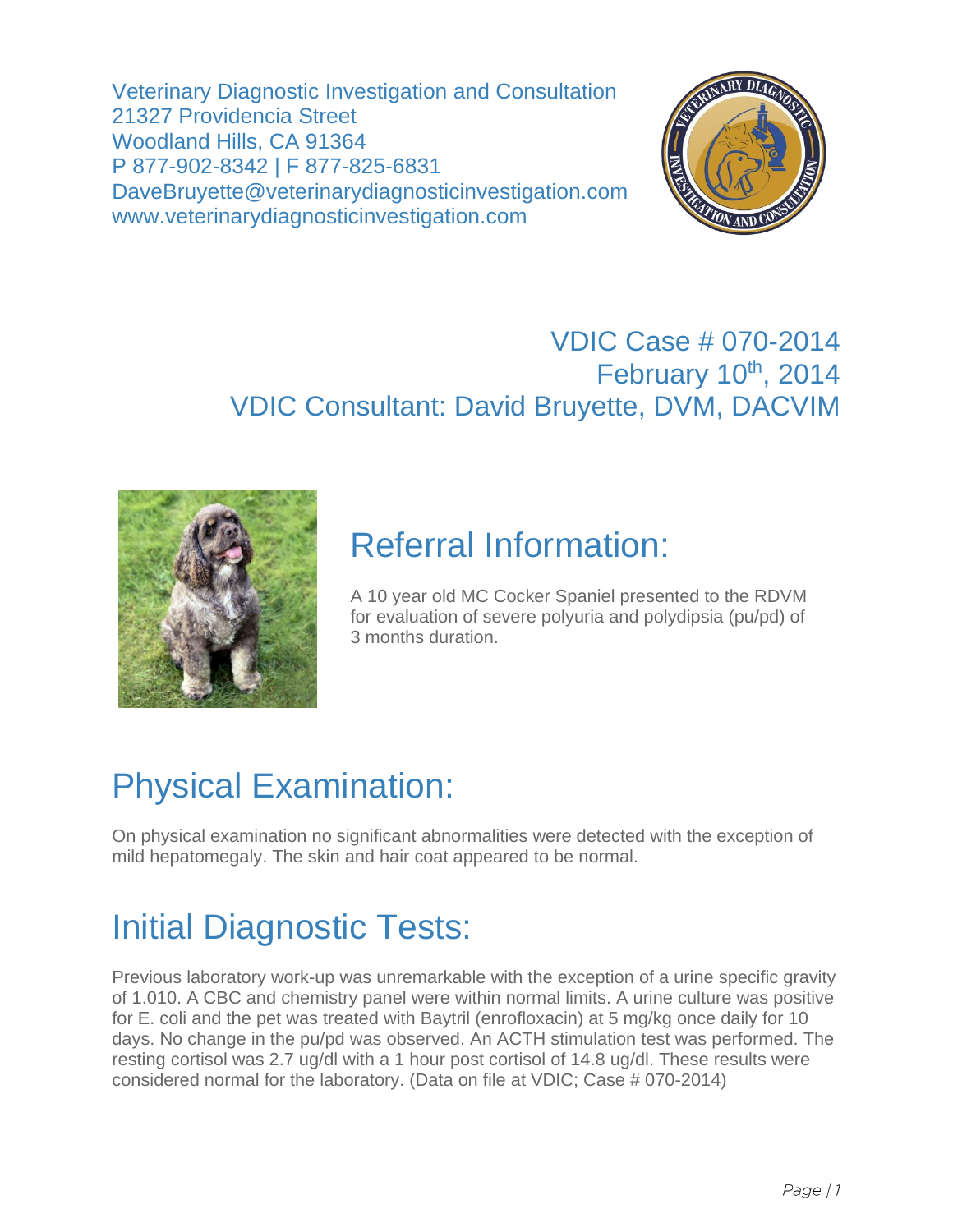# VDIC Initial Assessment:

Hyperadrenocorticism (HAC) is still considered to be the most likely differential diagnosis for the pu/pd despite the previously normal ACTH stimulation test given the signalment, history and clinical signs.

## Suggested Plan:

**Diagnostic**: A low dose dexamethasone suppression test (LDDS) should performed following the intravenous administration of 0.01 mg/kg of dexamethasone.

**Therapeutic**: Pending test results

## Follow-Up Information:

#### *February 18th, 2014:*

Results of LDDS: The resting cortisol was 5.1 ug/dl (normal 1.4 - 5.0 ug/dl) with a 4 and 8 hour post of 1.2 ug/dl and 4.6 ug/dl, respectively. The elevated 8 hour cortisol (normal less than 1.4 ug/dl) in combination with greater than 50% suppression in cortisol concentrations seen at 4 hours, was diagnostic of pituitary dependent hyperadrenocorticism.

### Final Assessment:

Pituitary dependent hyperadrenocorticism (PDH).

### Treatment Plan:

Treatment options were discussed with the RDVM and treatment with Vetoryl (trilostane) was recommended starting with 2 mg/kg PO qD in the morning. The owner should be instructed to give the medication with food to enhance gastrointestinal absorption and to monitor the animal's water consumption, urination, appetite, activity level and to observe for any adverse reactions such as vomiting and diarrhea. A recheck examination consisting of a physical examination and an ACTH stimulation test with monitoring of electrolytes should be scheduled 10 days following the start of the medication.

### Case Follow-Up:

#### *March 4<sup>th</sup>*, 2014:

At the time of the recheck examination the owners reported a marked reduction in the pu/pd. An ACTH stimulation test was performed 4 hours post administration of the Vetoryl. Determination of electrolytes with an in-house chemistry analyzer was performed and the Na and K concentrations were within normal limits (WNL). The pre and post ACTH cortisol concentrations were 2.2 and 5.4 ug/dl respectively, indicating adequate adrenal suppression.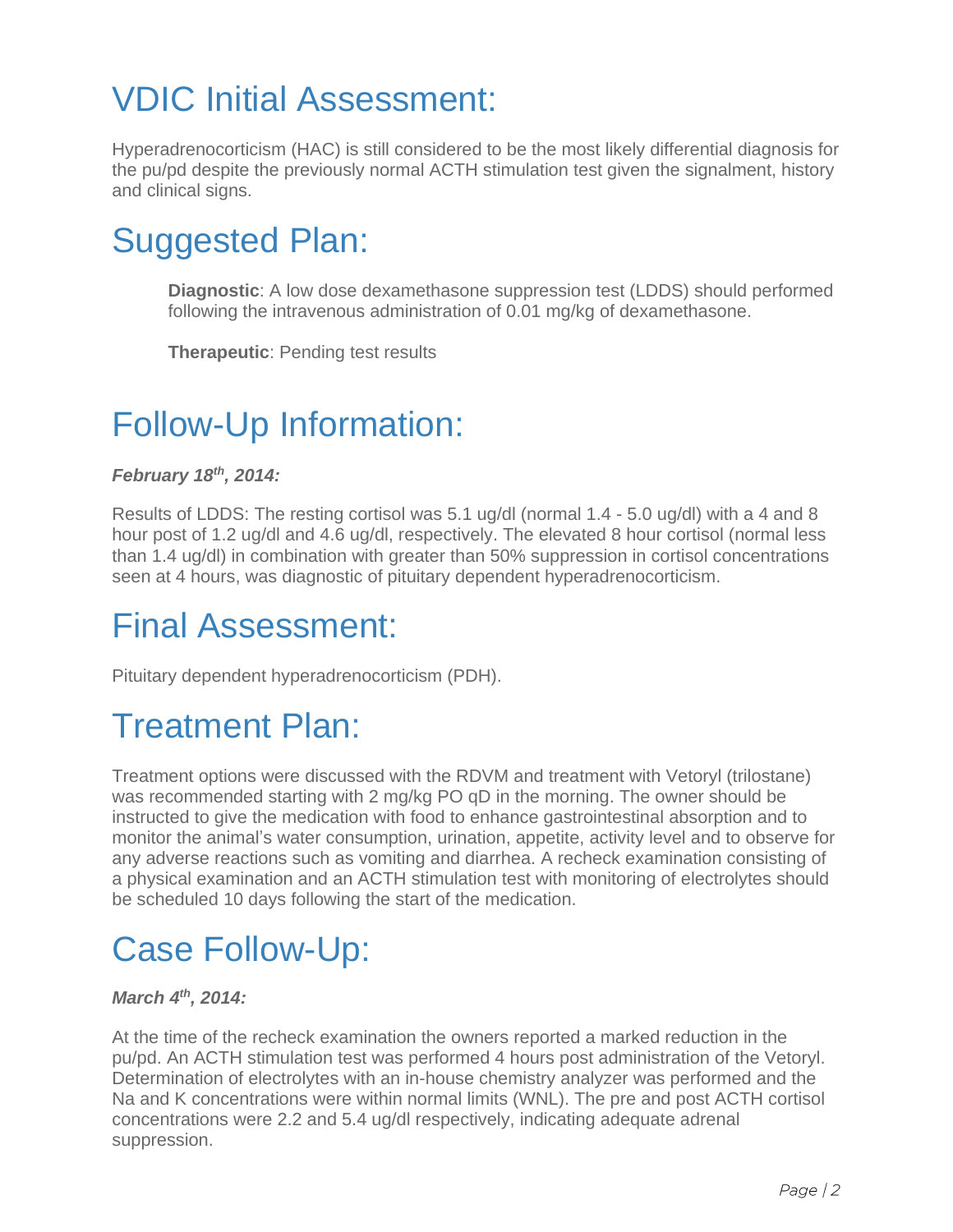Together with the observed improvement in clinical signs, the current dose of trilostane should continue and the pet scheduled for a recheck examination in 4 weeks.

#### *April 16th, 2014:*

During the subsequent recheck examination, the owners reported that the pet was more active and that water consumption and urinations were normal. A morning urine sample collected by the owner showed a specific gravity of 1.028. Electrolytes were again normal. The pre and post cortisol concentrations were 1.4 and 4.8 ug/dl respectively, indicating continued adequate adrenal suppression. The dose of trilostane should be maintained and the pet scheduled for a recheck examination in 3 months.

#### *July 10th, 2014 and October 4th, 2014:*

Three and 6 months later the pet continues to be clinically normal. One episode of vomiting and diarrhea had occurred at 4  $1/2$  months, which responded to the use of bland diet. The clinical signs resolved in 24 hours and no adjustments were made in the treatment protocol. At the 3 and 6 month recheck examinations, electrolyte concentrations are within normal limits and the post ACTH cortisol concentrations were less than 4.2 and 5.0 ug/dl respectively. The dose of trilostane should be maintained and the pet scheduled for a recheck examination in 3-4 months.

#### Prognosis:

The prognosis for PDH in dogs undergoing treatment is excellent. Average life expectancy is 26 months with 80-85% of patients showing a good to excellent response to treatment. Long term complications include an expanding pituitary tumor which occurs in approximately 10% of cases and if hypercortisolism is not controlled, diabetes mellitus, hypertension, and pancreatitis may develop.

### Notes for RDVM:

#### *October 5th, 2014:*

Three questions from RDVM regarding lack of other clinical signs of Cushing's disease (only pu/pd), a normal initial ACTH stimulation test and the finding of a normal serum alkaline phosphatase (ALP) on the initial laboratory work:

*Response from David Bruyette, DVM, DACVIM:* This case illustrates several important points regarding Cushing's disease and its treatment with Vetoryl. Up to 20% of dogs will not have an elevated ALP in response to either exogenous or endogenous steroid excess likely due to lack of the gene encoding for the steroid induceable isoenyme.

Polyuria and polydipsia may be the only clinical sign. Dermatologic abnormalities such as a bilaterally symmetric endocrine alopecia, pyoderma, etc., need not be present.